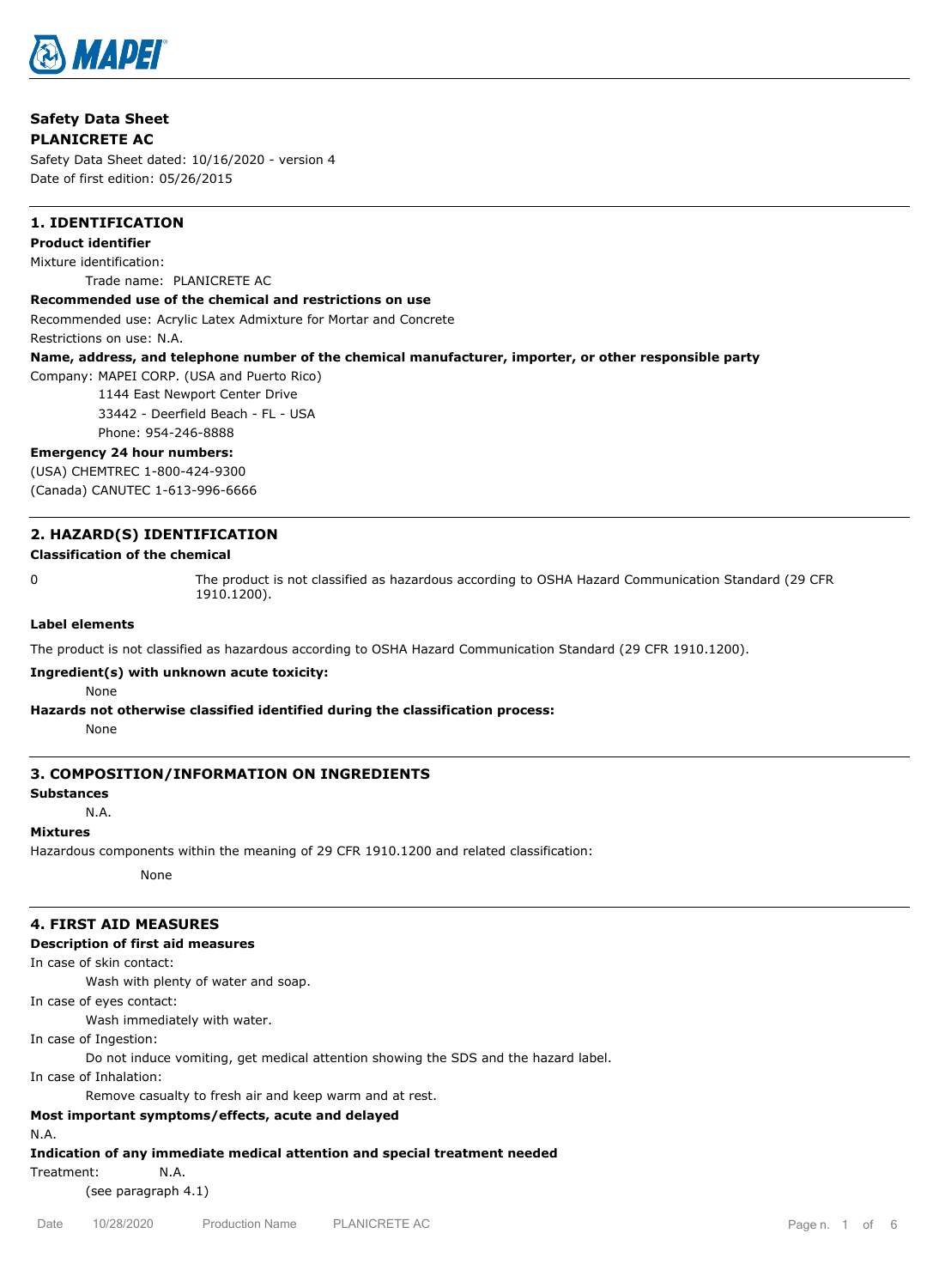### **5. FIRE-FIGHTING MEASURES**

#### **Extinguishing media**

Suitable extinguishing media:

Water.

Carbon dioxide (CO2).

# **Unsuitable extinguishing media:**

None in particular.

#### **Specific hazards arising from the chemical**

Do not inhale explosion and combustion gases.

Burning produces heavy smoke.

Hazardous combustion products: N.A.

Explosive properties: N.A.

Oxidizing properties: N.A.

# **Special protective equipment and precautions for fire-fighters**

Use suitable breathing apparatus.

Collect contaminated fire extinguishing water separately. This must not be discharged into drains. Move undamaged containers from immediate hazard area if it can be done safely.

# **6. ACCIDENTAL RELEASE MEASURES**

# **Personal precautions, protective equipment and emergency procedures**

Wear personal protection equipment.

Remove persons to safety.

See protective measures under point 7 and 8.

# **Methods and material for containment and cleaning up**

Suitable material for taking up: absorbing material, organic, sand Wash with plenty of water.

# **7. HANDLING AND STORAGE**

# **Precautions for safe handling**

Avoid contact with skin and eyes, inhalation of vapours and mists.

Do not eat or drink while working.

See also section 8 for recommended protective equipment.

## **Conditions for safe storage, including any incompatibilities**

Storage temperature: N.A.

Incompatible materials:

None in particular.

Instructions as regards storage premises:

Adequately ventilated premises.

# **8. EXPOSURE CONTROLS/PERSONAL PROTECTION**

#### **Control parameters**

No data available

Appropriate engineering controls: N.A.

# **Individual protection measures**

Eye protection:

Not needed for normal use. Anyway, operate according good working practices.

Protection for skin:

No special precaution must be adopted for normal use.

Protection for hands:

Not needed for normal use.

Respiratory protection:

N.A.

# **9. PHYSICAL AND CHEMICAL PROPERTIES**

# **Information on basic physical and chemical properties**

Physical state: Liquid Appearance and colour: Viscous white Odour: light latex like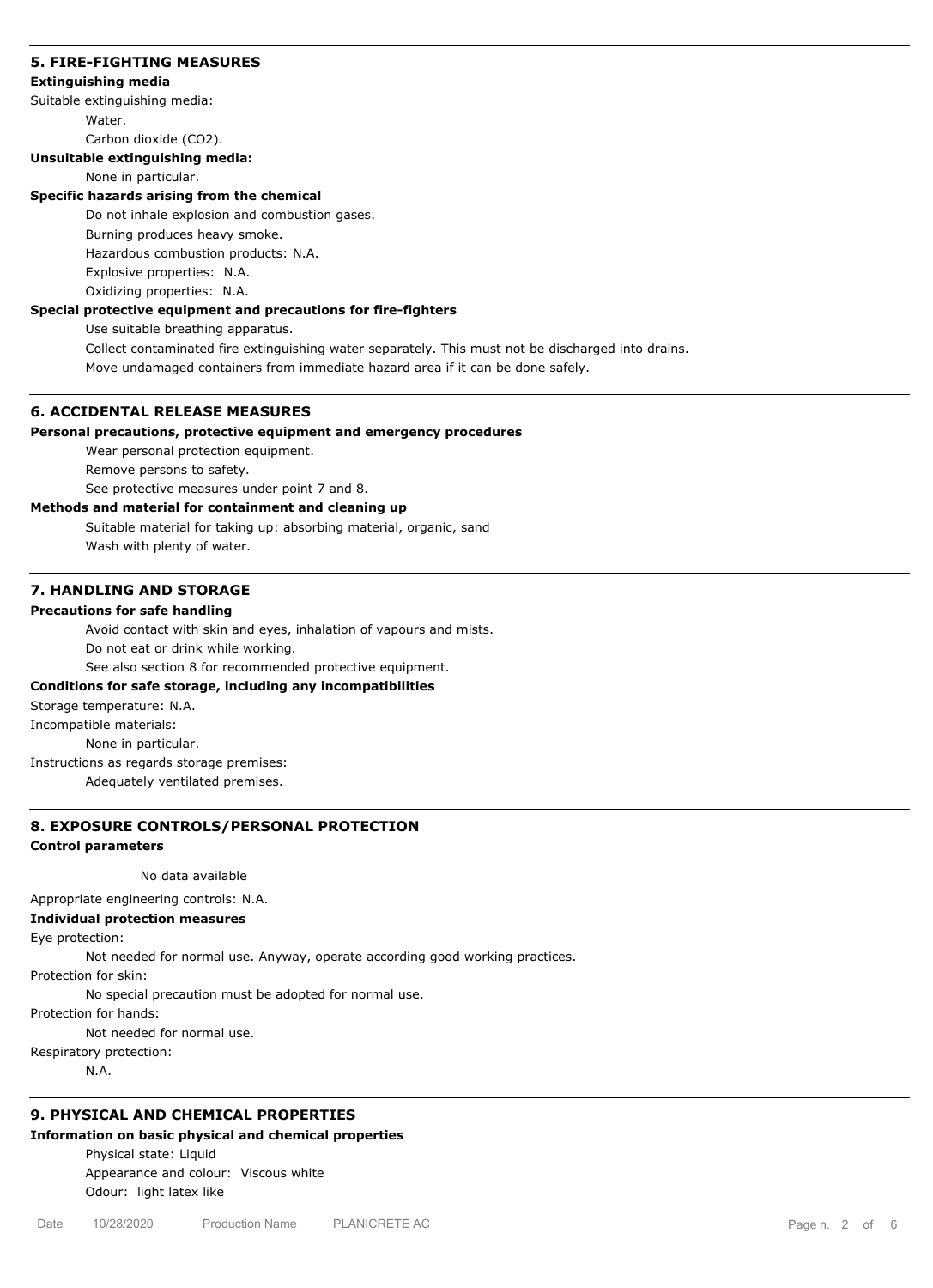Odour threshold: N.A. pH: 7.25 Melting point / freezing point: 0 °C (32 °F) Initial boiling point and boiling range: 100 °C (212 °F) Flash point: 100 °C (212 °F) Evaporation rate: Same as water Upper/lower flammability or explosive limits: N.A. Vapour density: N.A. Vapour pressure: 1.00 (kPa 50›C) Relative density: 1.15 g/cm3 Solubility in water: soluble Solubility in oil: N.A. Partition coefficient (n-octanol/water): N.A. Auto-ignition temperature: N.A. Decomposition temperature: N.A. Viscosity: N.A. Explosive properties: N.A. Oxidizing properties: N.A. Solid/gas flammability: N.A. **Other information** Substance Groups relevant properties N.A.

Miscibility: N.A. Fat Solubility: N.A. Conductivity: N.A.

# **10. STABILITY AND REACTIVITY**

#### **Reactivity**

Stable under normal conditions

# **Chemical stability**

Data not available.

# **Possibility of hazardous reactions**

#### None. **Conditions to avoid**

Stable under normal conditions.

# **Incompatible materials**

None in particular.

**Hazardous decomposition products**

None.

#### **11. TOXICOLOGICAL INFORMATION**

#### **Information on toxicological effects**

Toxicological information of the product: No data available

#### **Substance(s) listed on the IARC Monographs:**

None

**Substance(s) listed as OSHA Carcinogen(s):**

None

# **Substance(s) listed as NIOSH Carcinogen(s):**

None

#### **Substance(s) listed on the NTP report on Carcinogens:**

None

# **12. ECOLOGICAL INFORMATION**

# **Toxicity**

Adopt good working practices, so that the product is not released into the environment.

Eco-Toxicological Information:

# **List of Eco-Toxicological properties of the product**

No data available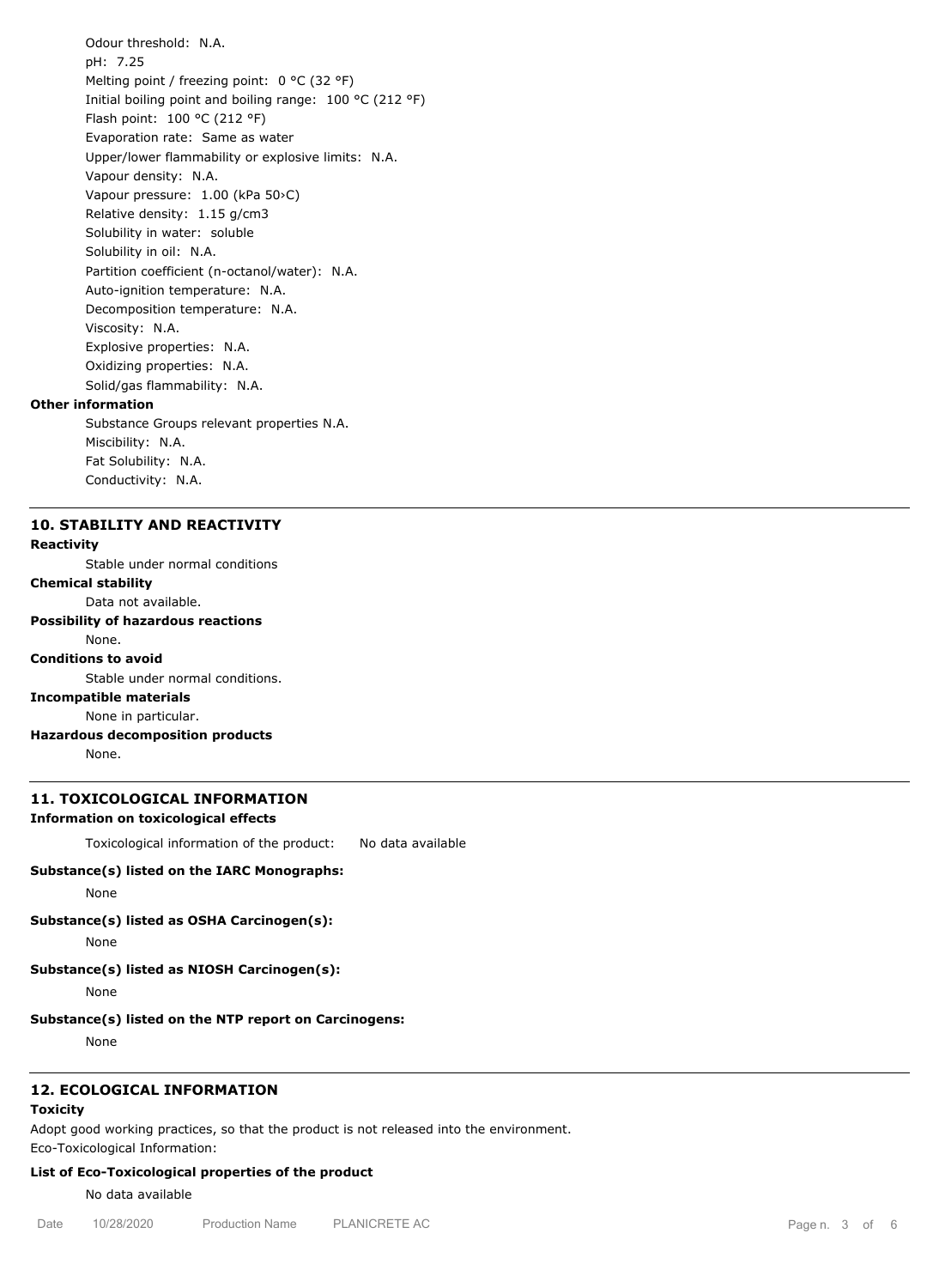#### **Persistence and degradability**

N.A.

**Bioaccumulative potential**

N.A.

# **Mobility in soil**

N.A.

# **Other adverse effects**

N.A.

# **13. DISPOSAL CONSIDERATIONS**

#### **Waste treatment methods**

The generation of waste should be avoided or minimized wherever possible. Recover if possible.

Methods of disposal:

Disposal of this product, solutions, packaging and any by-products should at all times comply with the requirements of environmental protection and waste disposal legislation and any regional local authority requirements.

Dispose of surplus and nonrecyclable products via a licensed waste disposal contractor.

Do not dispose of waste into sewers.

Clean waste packaging should be recycled when possible and authorized by the authority.

# Disposal considerations:

Do not allow to enter drains or watercourses.

Dispose of product according to all federal, state and local applicable regulations.

If this product is mixed with other wastes, the original waste product code may no longer apply and the appropriate code should be assigned.

Dispose of containers contaminated by the product in accordance with local or national legal provisions. For further information, contact your local waste authority.

Special precautions:

This material and its container must be disposed of in a safe way. Care should be taken when handling untreated empty containers. Avoid dispersal of spilled material and runoff and contact with soil, waterways, drains and sewers.

Empty containers or liners may retain some product residues. Do not re-use empty containers.

# **14. TRANSPORT INFORMATION**

Not classified as dangerous in the meaning of transport regulations.

## **UN number**

ADR-UN number: N.A. DOT-UN Number: N.A. IATA-Un number: N.A. IMDG-Un number: N.A.

# **UN proper shipping name**

ADR-Shipping Name: N.A. DOT-Proper Shipping Name: N.A. IATA-Technical name: N.A. IMDG-Technical name: N.A.

# **Transport hazard class(es)**

ADR-Class: N.A. DOT-Hazard Class: N.A. IATA-Class: N.A. IMDG-Class: N.A.

#### **Packing group**

ADR-Packing Group: N.A. DOT-Packing group: N.A. IATA-Packing group: N.A. IMDG-Packing group: N.A.

#### **Environmental hazards**

Marine pollutant: No Environmental Pollutant: N.A.

#### **Transport in bulk according to Annex II of MARPOL73/78 and the IBC Code**

N.A.

**Special precautions**

Department of Transportation (DOT):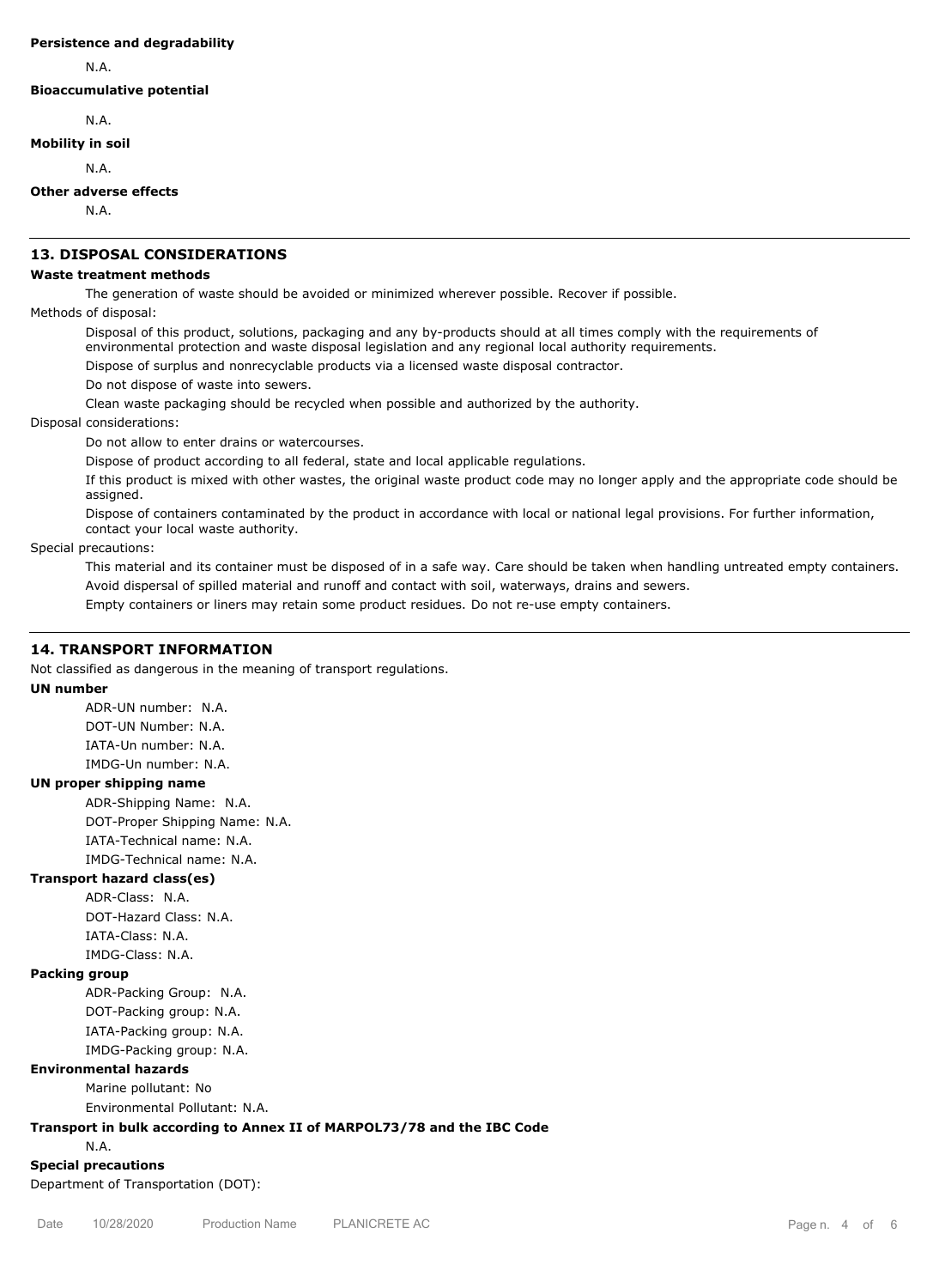| <b>15. REGULATORY INFORMATION</b>                                                                                   |
|---------------------------------------------------------------------------------------------------------------------|
| <b>USA - Federal regulations</b>                                                                                    |
| <b>TSCA - Toxic Substances Control Act</b>                                                                          |
| <b>TSCA inventory:</b>                                                                                              |
| All the components are listed on the TSCA inventory                                                                 |
| <b>TSCA listed substances:</b>                                                                                      |
| No substances listed                                                                                                |
| <b>SARA - Superfund Amendments and Reauthorization Act</b><br><b>Section 302 - Extremely Hazardous Substances:</b>  |
| No substances listed                                                                                                |
| Section 304 - Hazardous substances:                                                                                 |
| No substances listed                                                                                                |
| <b>Section 313 - Toxic chemical list:</b>                                                                           |
| No substances listed                                                                                                |
| CERCLA - Comprehensive Environmental Response, Compensation, and Liability Act<br>Substance(s) listed under CERCLA: |
| No substances listed                                                                                                |
| <b>CAA - Clean Air Act</b>                                                                                          |
| <b>CAA listed substances:</b>                                                                                       |
| No substances listed                                                                                                |
| <b>CWA - Clean Water Act</b>                                                                                        |
| <b>CWA listed substances:</b>                                                                                       |
| No substances listed                                                                                                |
| <b>USA - State specific regulations</b>                                                                             |
| <b>California Proposition 65</b>                                                                                    |
| Substance(s) listed under California Proposition 65:                                                                |
| No substances listed                                                                                                |
| <b>Massachusetts Right to know</b>                                                                                  |
| Substance(s) listed under Massachusetts Right to know:                                                              |
| No substances listed                                                                                                |
| Pennsylvania Right to know                                                                                          |
| Substance(s) listed under Pennsylvania Right to know:                                                               |
| No substances listed                                                                                                |
| <b>New Jersey Right to know</b><br>Substance(s) listed under New Jersey Right to know:                              |
| No substances listed                                                                                                |
| <b>Canada - Federal regulations</b>                                                                                 |
| <b>DSL - Domestic Substances List</b>                                                                               |
| <b>DSL Inventory:</b>                                                                                               |
| All the substances are listed in the DSL.                                                                           |
| <b>NDSL - Non Domestic Substances List</b>                                                                          |
| <b>NDSL Inventory:</b>                                                                                              |
| No substances listed                                                                                                |
| <b>NPRI - National Pollutant Release Inventory</b>                                                                  |
| <b>Substances listed in NPRI:</b>                                                                                   |
| No substances listed                                                                                                |
|                                                                                                                     |
|                                                                                                                     |